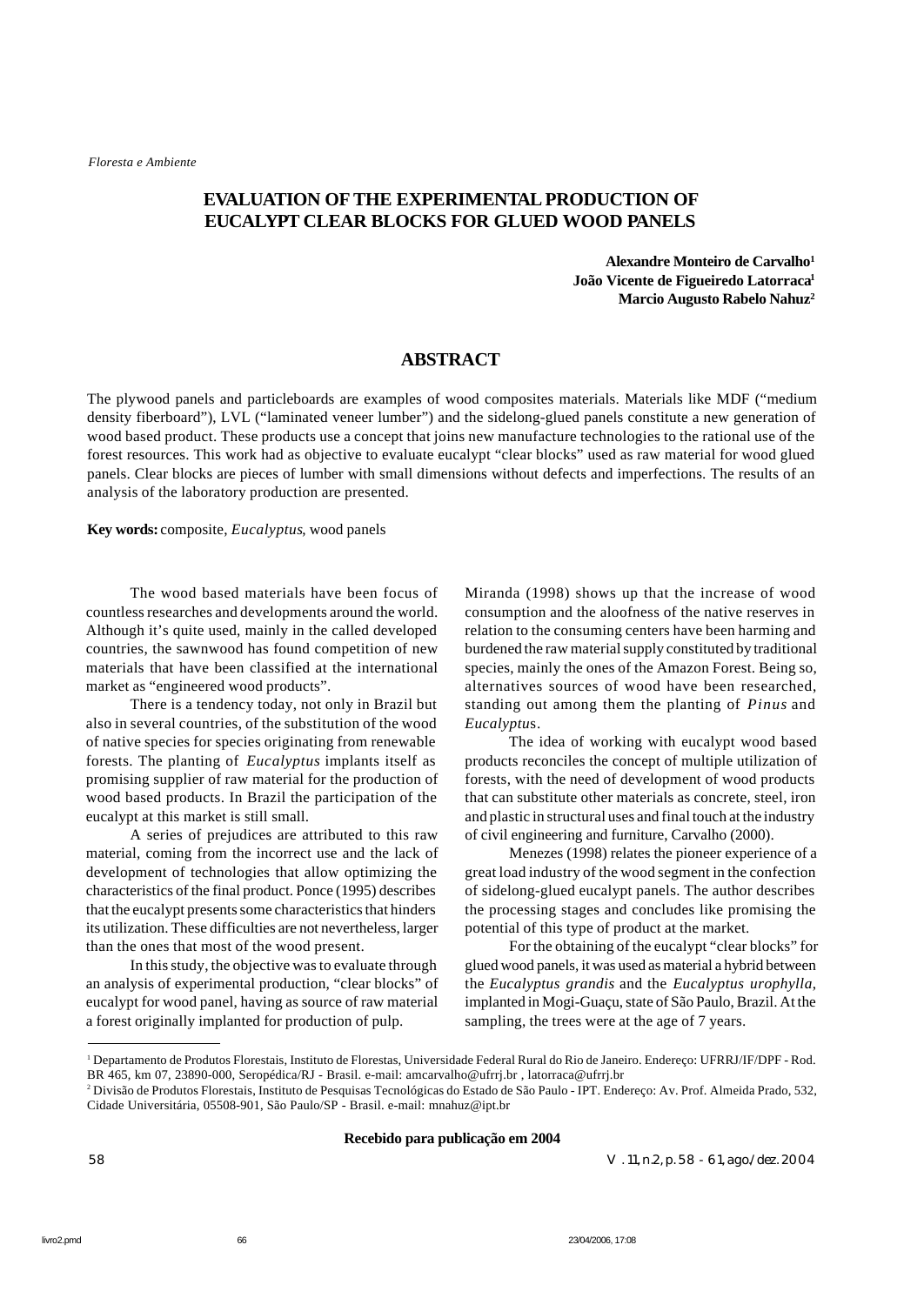For wood supply were randomly selected inside of a commercial planting of an industry of pulp and papers, 50 trees. From each tree, a log of 4 meters in length was removed from its basis. The trees with basis diameter smaller than 20 centimeters, and diameter to 4 meters smaller than 12 centimeters were discarded.

The sampled material was taken to the installations of the Forest Products Division of the Institute of Technologies Researches - IPT in São Paulo.

To proceed it was realized the cut of the logs to the boards confection (27 millimeters of thickness each one). The method of cutting was the multiple saws, where

through simultaneous cuts the log goes through parallel saws far 27 millimeter from each other (Figure 1).

After the boards laterals discernment, the sawnwood (boards) yield was calculated in the humid condition, being the volume in m3 of each board. The boards were piled up at covered places for a period of 120 days for drying. In the same way the sawnwood boards yield was determined in dry condition. To proceed the volumes and yields of the "clear blocks" were determined. "Clear blocks" are characterized as pieces of smaller dimension where the main defects in the boards are removed, knots, twist, rottenness, and others.



**Figure 1.** Production of the boards by parallel cut and measurement design of the volume into clear blocks in each board. (Vc.b. = volume  $(m3)$  in "clear blocks" presents in the board; C1, C2, C3 and C4 = length  $(m)$  of the "clear blocks"; L = width  $(m)$ ; e  $=$  thickness  $(m)$ )

V. 11, n.2, p. 58 - 61, ago./dez. 2004 59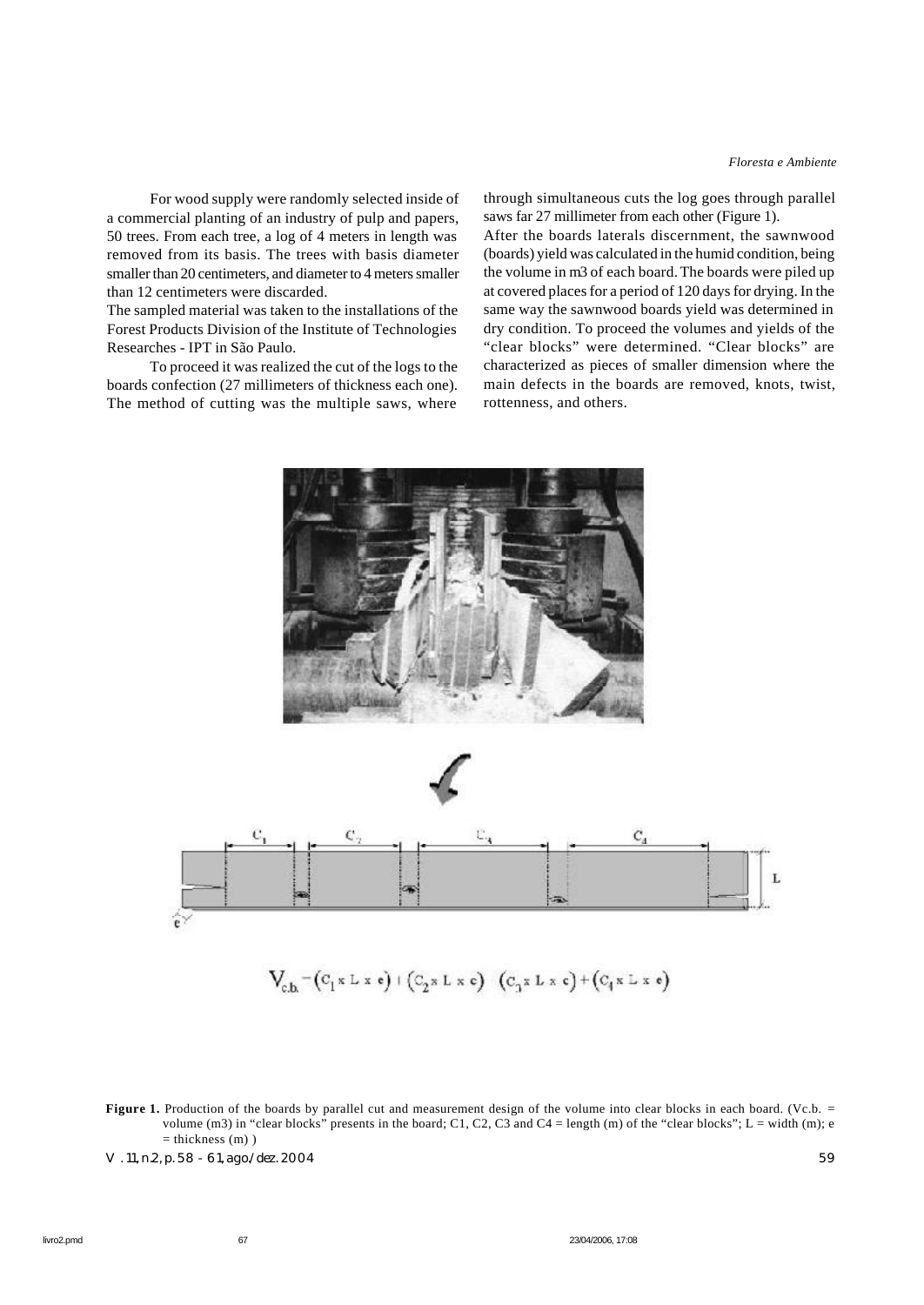#### *Floresta e Ambiente*

The "clear blocks" transformation into sidelong glued wood panels is very efficient. The panels yield can be considered the same one determined for the "clear blocks". The process design of the glued wood panels assembly and examples of the utilization can be observed in the Figure 2.



**Figure 2.** Process design of assembly of the glued wood panels and examples of the use of glued eucalyp*t* wood panels at the furniture industry and at the civil engineering (projects developed at the IPT – Institute of Technological Researches of the São Paulo State).

The boards were produced with the dimensions: 27 millimeters of thickness, length of 4 meters and variable width, obtained at the initial cut operation of the 50 logs. The boards yield results are presented in Table 1. 60 V. 11, n.2, p. 58 - 61, ago./dez. 2004

| Table 1. Boards yields for the 50 studied logs. |  |  |  |  |  |
|-------------------------------------------------|--|--|--|--|--|
|-------------------------------------------------|--|--|--|--|--|

| Yields          |       | Average Min. $(\%)$ Max. $(\%)$ |       | C.V  |
|-----------------|-------|---------------------------------|-------|------|
| Humid condition | 41.17 | 30.31                           | 47.65 | 7.52 |
| Dry condition   | 39.71 | 29.04                           | 45.78 | 7.80 |

The yield valued in dry conditions (around 14% of humidity) it was 1,46% smaller than the one valued in the humid condition. The board yield was quite satisfactory considering the low diameter and the reduced age of cutting.

The available information in the literature about the processing of low diameter logs is scarce. The equipments and the operators of the sawmill industry give preference to the utilization of the wood of larger volume, Ponce (1995). In the Table 2 and 3 are presented the yield results of the "clear blocks" confection, also corresponding to the sidelong glued wood panels yield. In the Table 2, the yields were calculated in function of the initial logs volumes. Already in the Table 3 the yields presented were calculated from the volume of the produced boards, the difference represents the loss in the boards conversion into wood glued panels without defects or imperfection.

- **Table 2.** "Clear blocks" or panel yields calculated in function of the logs volume.
- **Tabela 2.** Rendimento em "clear blocks" ou em painéis calculado em função do volume das toras.

| Medium yield (%)   | 29.98 |
|--------------------|-------|
| Standard diversion | 4.14  |
| C.V. (%)           | 13.82 |

**Table 3.** Obtained volume and conversion yield of the boards in "clear blocks" panels.

| Total volume in      | Total Volume in | Conversion     |
|----------------------|-----------------|----------------|
| boards obtained      | "clear blocks"  | yield of the   |
|                      | panels          | boards into    |
|                      |                 | "clear blocks" |
|                      |                 | panels         |
| $2,2002 \text{ m}^3$ | 1.6521 m3       | 75.09%         |

The discarded wood in the transformation of the boards into "clear blocks" concern, mainly, to the occurrence of the knots and cracks. The average yields of 29.98% in the logs conversion into "clear blocks" panel demonstrates the potential of the obtaining of this kind of material from